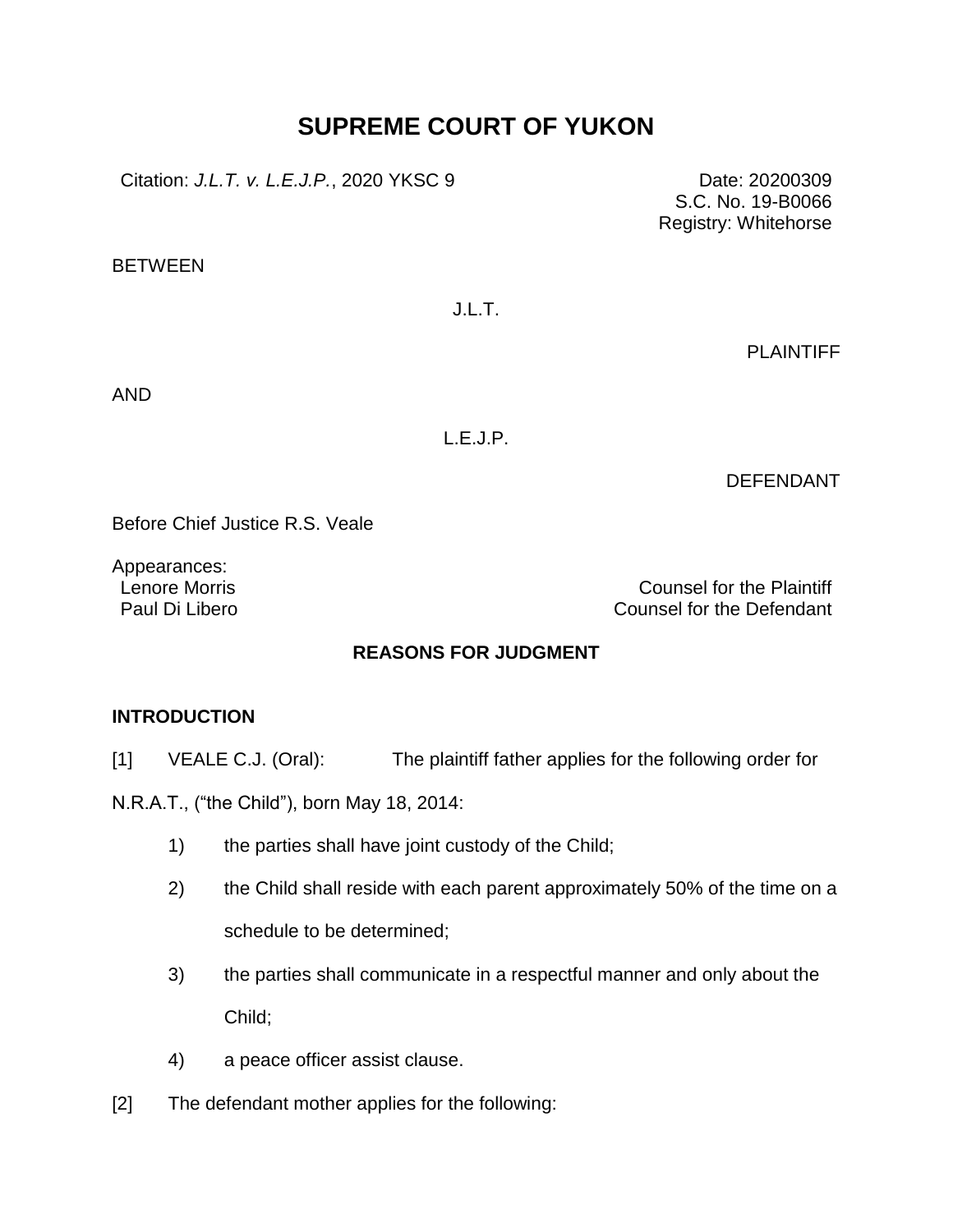- 1) An order that the mother may proceed with the United States of America immigration application for herself and the Child without interference from the father;
- 2) An order that the Child reside primarily with the mother during the 2020/2021 school year;
- 3) An order that the father have reasonable and generous access to the Child, which shall include school holidays and time during the summer months.
- 4) An order that the defendant may travel with the Child between Canada and the United States without the written consent of the plaintiff, and if any letters or other assurances are required by the United States or Canadian immigration or border authorities, an order that the plaintiff shall provide and sign such documents or give such assurances that may be necessary for the defendant to travel freely to the United States with the Child.

[3] The mother and father are in agreement that there be joint custody. The Child began residing with the mother in the United States on August 20, 2019, when the father drove the Child from Whitehorse, Yukon, to Starlight, Indiana.

[4] The Child has been in the mother's care since that date, subject to the father having care of the Child (except for a brief visit in September) from February 22 to March 7, 2020, by court order, when the Child was in Ontario with the mother visiting her family. The Child is presently with the father who resides in Montreal, Quebec.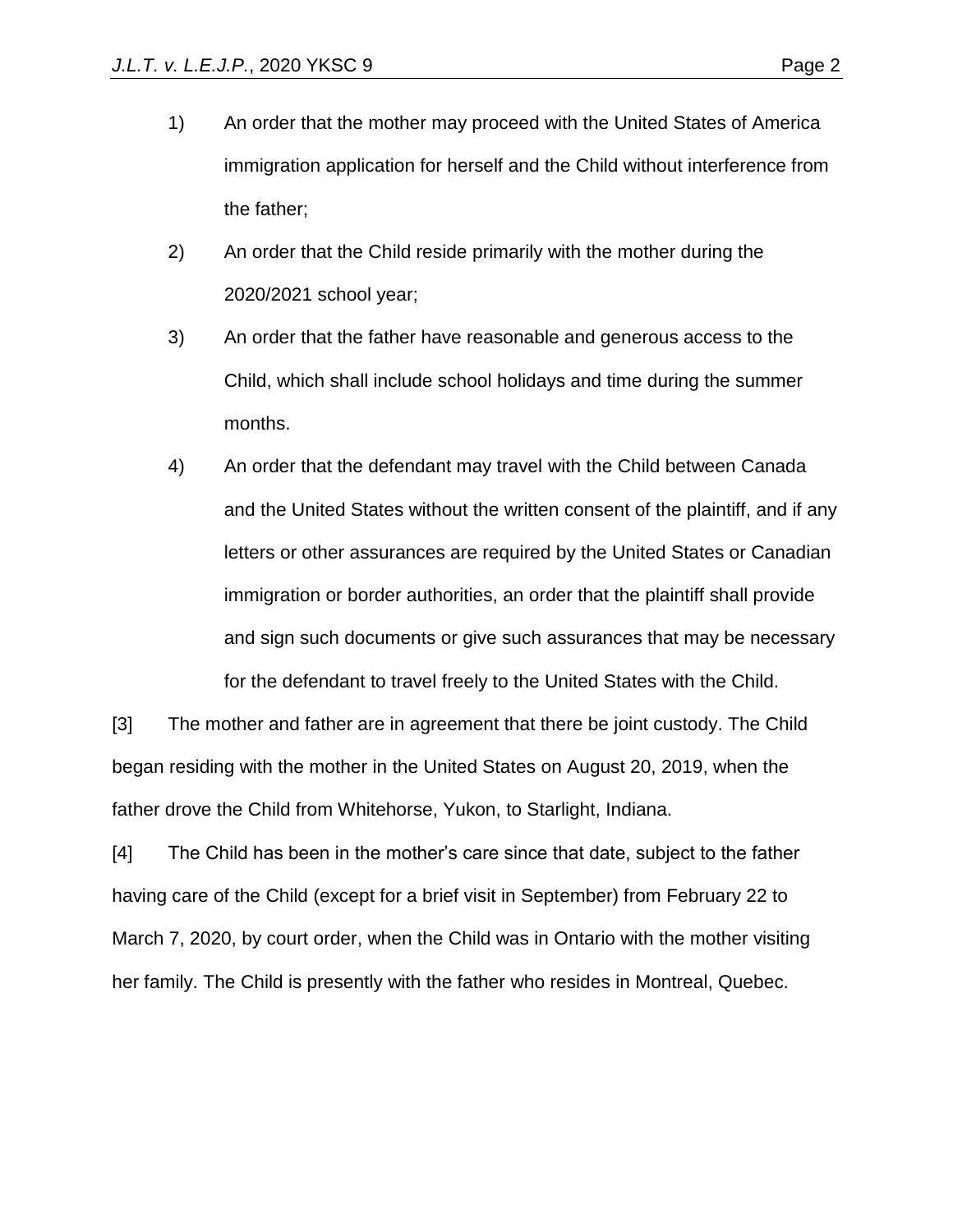## **BACKGROUND**

[5] I take the following from counsel for the father's outline, as varied by me, to the point of the present application:

- 1) The plaintiff and the defendant are the parents of the Child. The father is 35 years old and the mother is 37 years old.
- 2) The parties cohabitated from February 2010 until December 2016, in Whitehorse, Yukon.
- 3) The Child was born on May 18, 2014, in Whitehorse, Yukon, and is the only child of each party.
- 4) Both parents have worked in the social services field. The father is now a full time visual artist. The mother is not currently employed out of the home.
- 5) The father is a member of the Kaska Dena First Nation from Lower Post, British Columbia.
- 6) The mother is a non-First Nations woman. The mother is originally from Ontario and her parents still live there.
- 7) From the date of the parties' separation in December 2016, until August 2019, the Child spent approximately equal amounts of time with each parent. The parties established an informal custody arrangement based on regular shared time with the Child. Under this arrangement, the Child spent from Wednesday afternoon until Saturday afternoon with the father and from Saturday afternoon until Wednesday morning with the mother.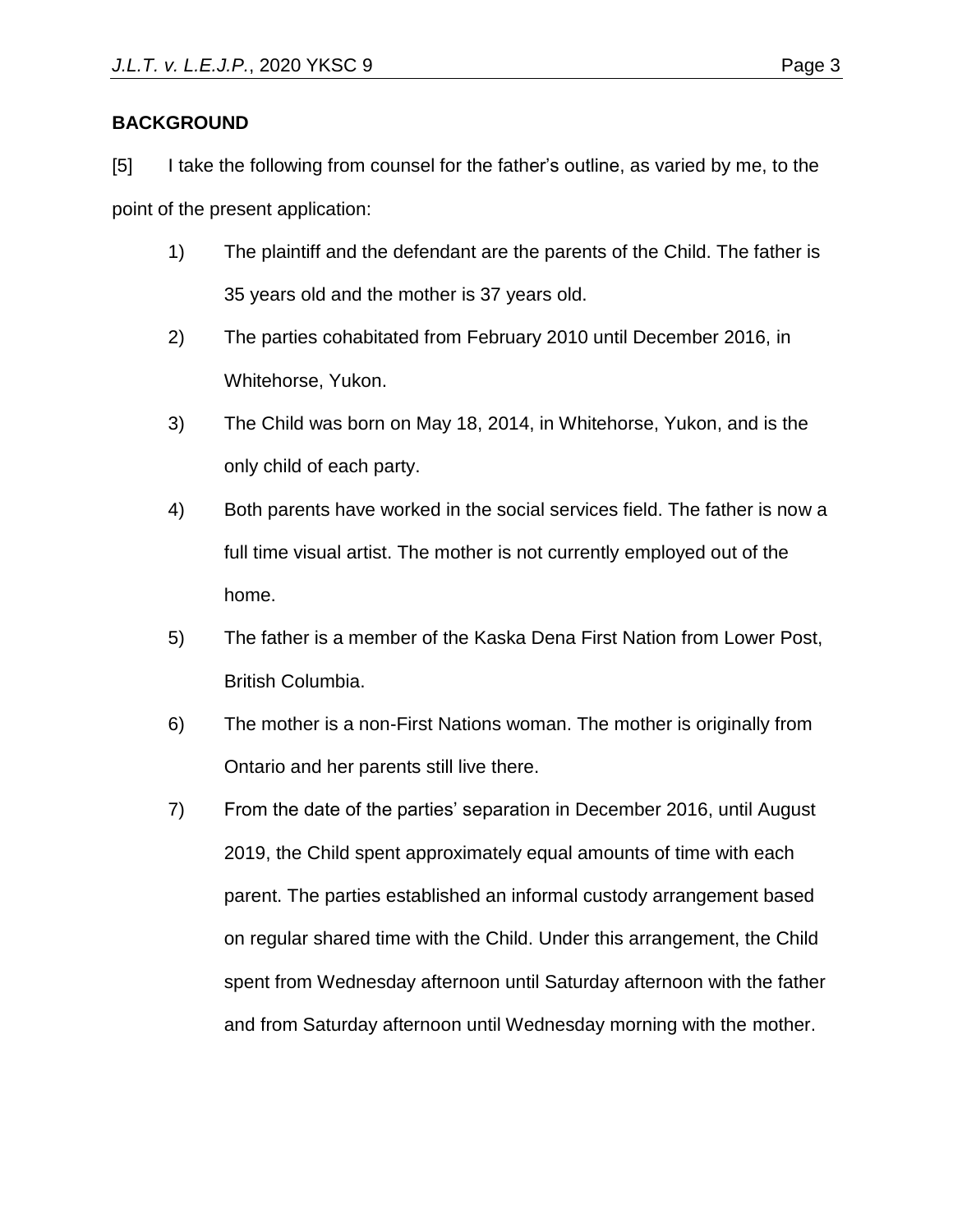- 8) From the date of the parties' separation until August 2019, the parties successfully co-parented the Child, including by coordinating and sharing the costs of daycare, celebrating the Child's birthday and other special occasions together, and accommodating each parent's travel plans with and without the Child.
- 9) On August 11, 2018, the mother informed the father that she was in a serious relationship with a U.S. citizen and resident of Starlight, Indiana, and that the mother wanted to move to the United States with the Child.
- 10) After considering the issue carefully, on August 21, 2018, the father informed the mother that he did not consent to her moving the Child to the United States. His concerns included the short duration of the mother's relationship with her new partner, the risk of parental alienation, and the effects on the Child of being dislocated from his extended family, as well as social and cultural displacement.
- 11) The parties later agreed to participate in a mediation to address the mother's desire to move as well as other parenting issues. The parties attended mediation sessions, together and separately, with Pat Bragg, mediator, between late September 2018 and May 6, 2019.
- 12) By the conclusion of the final mediation session on May 6, 2019, the parties had verbally agreed that the mother would move to Indiana in or around August 2019, that the father would also move from Whitehorse, and that they would create and follow a parenting agreement.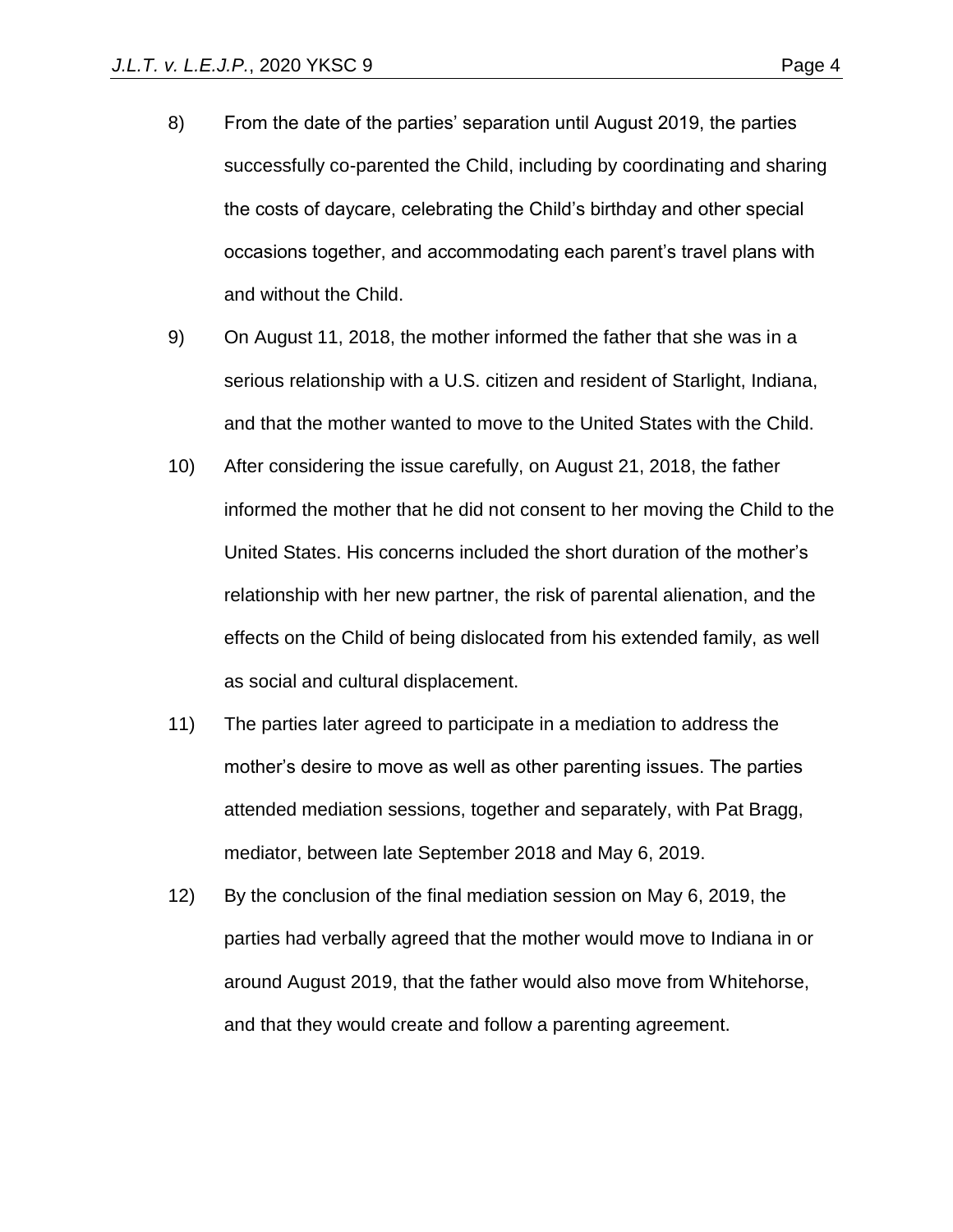- 13) The mother drafted a Memorandum of Agreement ("the MOA"), which the father understood to be a written record of the verbal agreement reached during the mediation.
- 14) Paragraph 6(b) of the final draft of the MOA states:

When we are living in the same location, [the child] will share his time more or less equally between us. When [the mother] moves from the Yukon, we will continue to have a more or less equal time-sharing arrangement with exact details to be determined once [the father] decides where he will live. We agree to review this plan by June 2020

- 15) The mother and father were unable to complete a Parenting Agreement.
- 16) On August 1, 2019, the mother left Whitehorse and travelled by air to Indiana. She has resided in Starlight, Indiana, since that date.
- 17) On August 4, 2019, the father and the Child left Whitehorse and travelled by car to Starlight Indiana, arriving on August 20, 2019.
- 18) Starlight, Indiana, is 600 kilometres by road from the nearest Canadian border at Windsor, Ontario, and 1,500 kilometres by road from Montreal, Quebec.
- 19) The father arrived in Montreal, Quebec, on September 26, 2019 and has been residing in or near Montreal since that date.
- 20) In October 2019, the mother travelled with the Child to Ontario, including to Ottawa – 2 hours from where the father is residing. The father requested to see the Child but the mother told him they did not have time. The father was given no phone access to the Child during the trip to Ontario.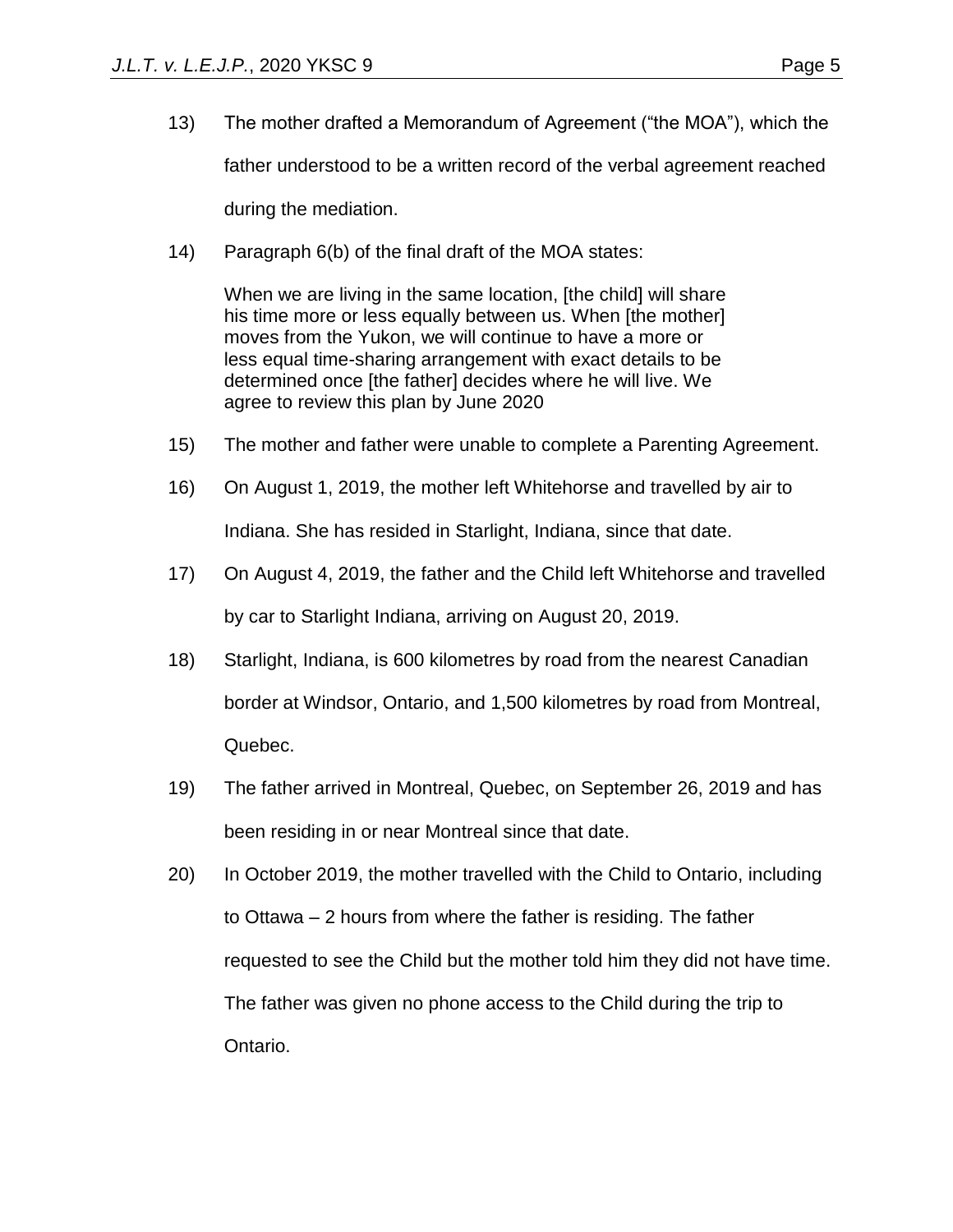- 21) After a November 25, 2019 telephone conversation with an American immigration lawyer, on November 28, 2019, the father notified the Mother by email that he did not consent to the Child immigrating to the United States. The father confirmed on December 11, 2019 that he was not consenting to the Child's immigration to the United States.
- [6] I find the following facts:
	- 1) The father and mother orally agreed to the May 6, 2019 MOA, where paragraph 6(b) stated that when the mother moved from the Yukon, they would continue to share the care of the Child on a more or less equal time sharing arrangement. They agreed to review the plan by June 2020.
	- 2) The mother and father have been quite amicable up to the point of the father delivering the Child to the mother in Indiana, in August 2019.
	- 3) Unfortunately, they were unable to work out the sharing arrangement with the Child, which precipitated the filing of the Statement of Claim in this Court on February 20, 2020.
	- 4) While it is not always helpful to find fault, both parents have to share responsibility in that regard. The mother for failing to arrange time for the father to have the Child when she travelled to Ontario to see her family. The father for failing to accept an offer to have the Child in his care from January 4 to March 7, 2020. However, I do find that it is the father who has not had an opportunity to care for the Child from September 2019 (except for a brief visit) to February 22, 2020, when this court ordered access while the mother was in Ontario visiting Family.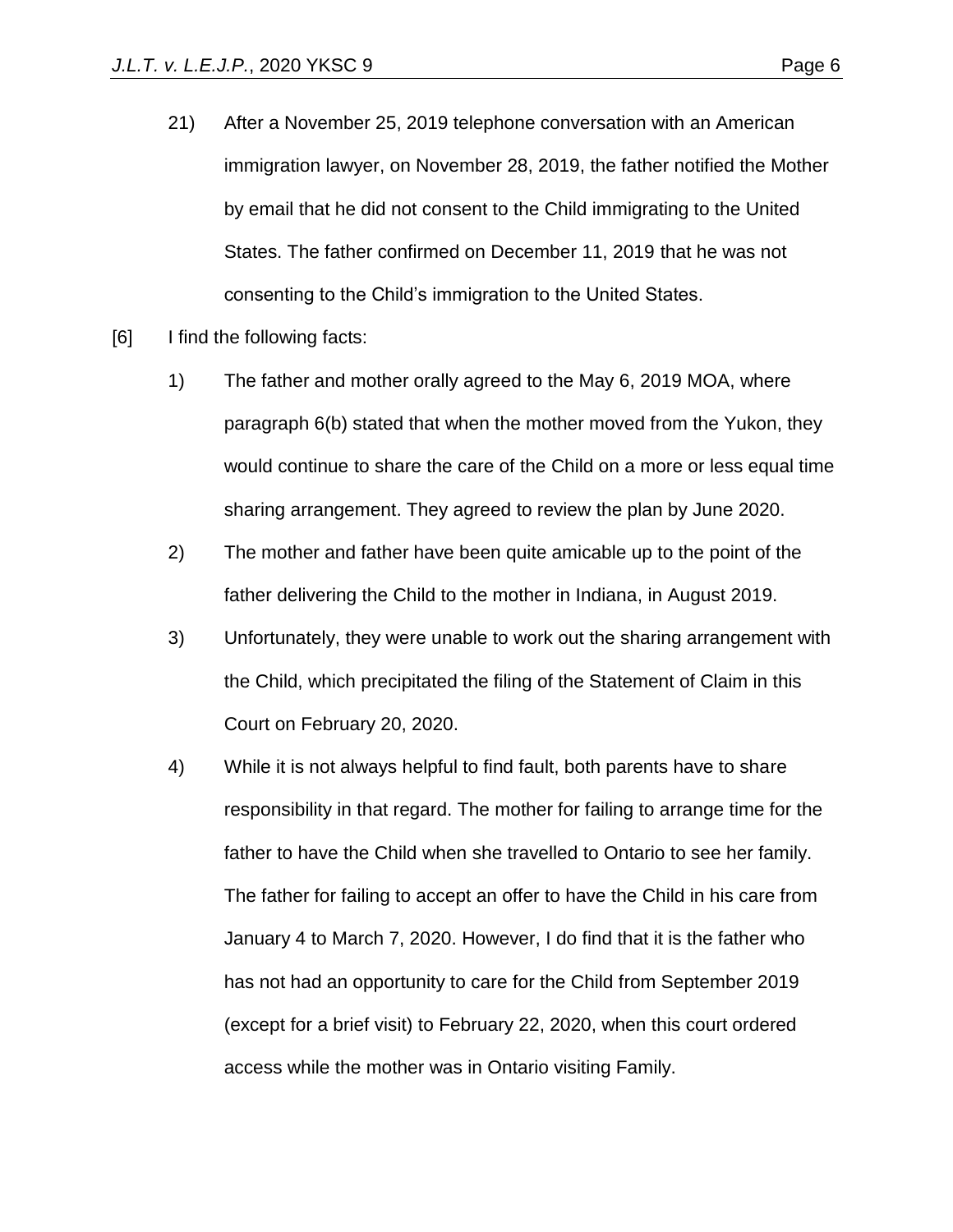#### **ANALYSIS**

[7] I am proceeding on the basis that the father and mother have essentially agreed to the Child being in the care of the mother in Indiana for the school year which I understand to be approximately August 2020 to the end of May 2021. The oral agreement contemplated a review by the father and mother in June 2020, but we are in effect having that review now in this hearing and I order that the review take place in June 2021.

[8] I have asked the parents for their proposals on sharing the care of the Child during this proceeding so that I will have some basis on which to assess an appropriate resolution when the mother and the Child reside in Indiana and the father in Montreal. In my view, the father and mother have been very civil and generous with what is a very complex circumstance to resolve and unfortunately their relationship may have soured somewhat since September 2019. However, I believe they both have the Child's best interests in their differing views and it is in his best interest that he have a stable situation.

[9] I am therefore making the following interim order which the father and mother may consent in writing to change or amend as circumstances require:

- 1) The father and mother shall have joint custody of the Child, which in effect means that they both have equal rights and obligations with respect to the Child;
- 2) While the Child is in the care and control of one parent, the other parent shall have regular telephone or Facetime access to the Child.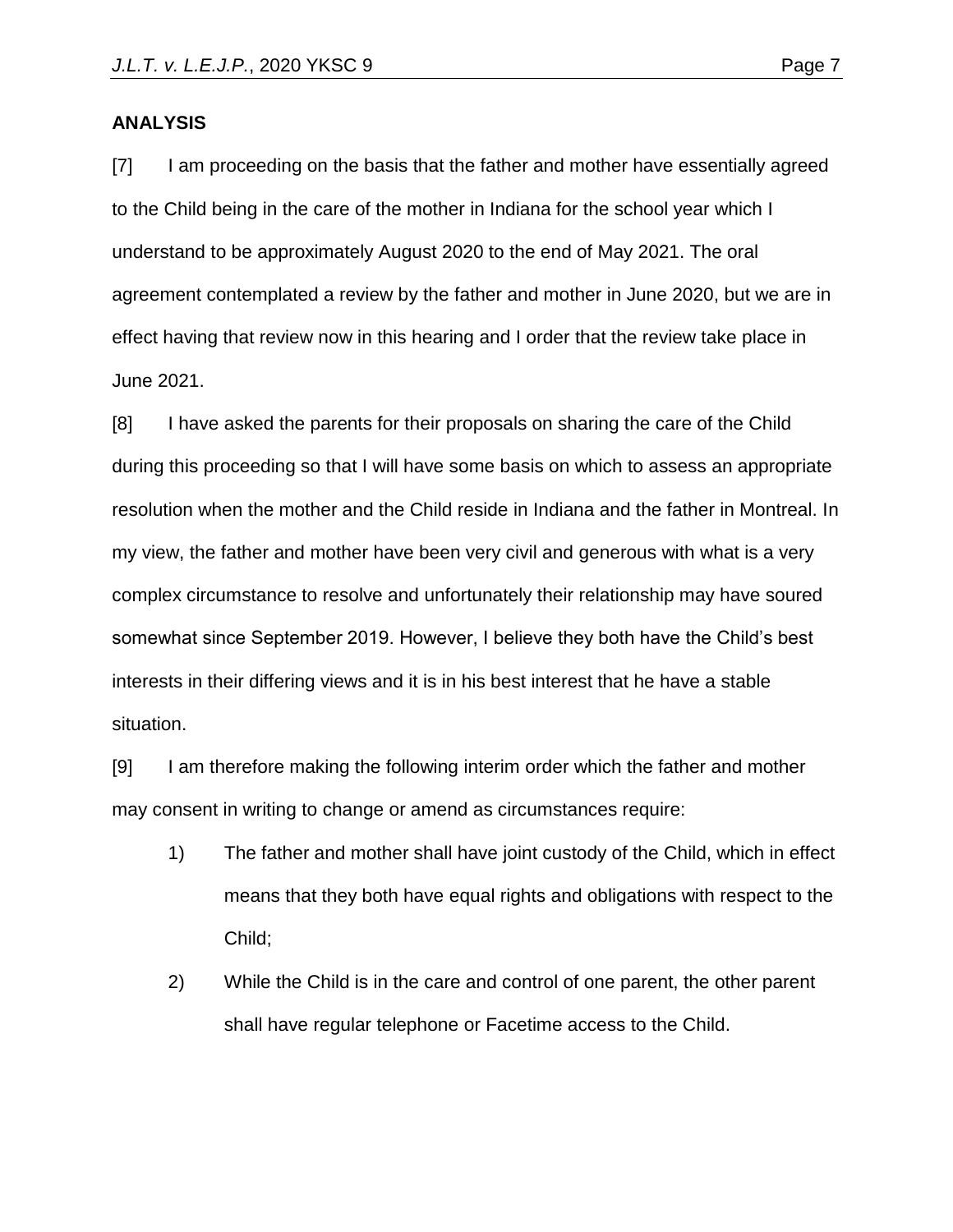- 3) The mother shall have care and control of the Child from March 7, 2020 to March 21, 2020;
- 4) The father shall have care and control of the child from March 21, 2020 to April 30, 2020;
- 5) The mother shall have care and control of the Child in Starlight, Indiana, and may commence their US Immigration application for permanent residency from May 1, 2020;
- 6) The mother shall have care and control of the Child subject to the father's care and control as follows:
	- a) the father shall have care and control of the Child for one month before school starts, either in Canada or the United States, dependent upon the Child's immigration status and ability to leave the United States. The mother shall apply for the ability of the Child to leave the United States for that care and control.
	- b) the father shall have care and control of the child for two weeks in October 2020 in Canada;
	- c) the father shall have care and control of the Child for one-half of the 2020 Christmas holidays in Canada which shall include Christmas day;
	- d) the father shall have care and control of the Child in Canada for two weeks in March 2021;
- 7) The parties shall share transportation costs equally.